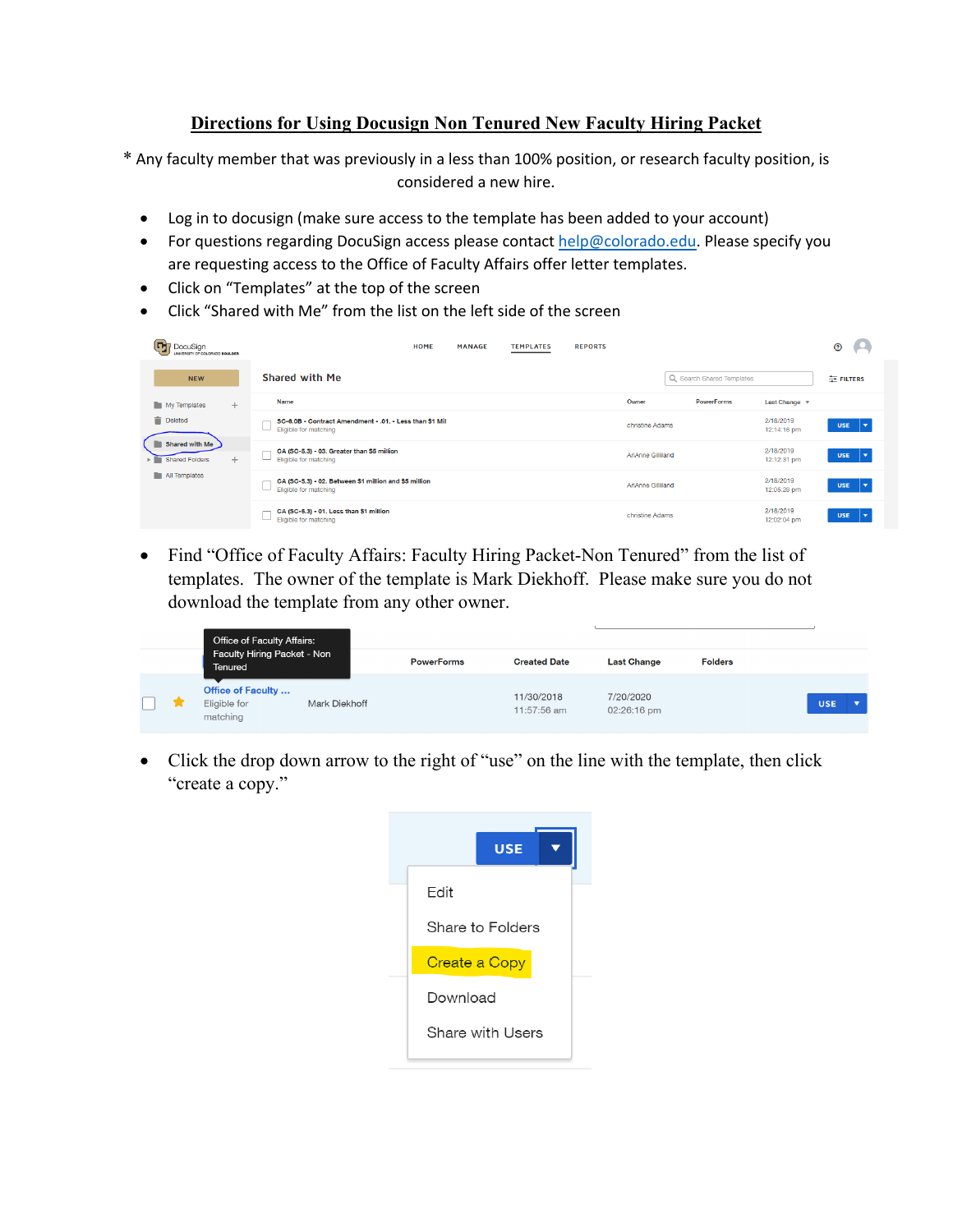- The template will now be saved in the "My Templates" section located on the left side of the screen.
- Click on "My Templates" and find the saved copy of the template.
- Click "Use" on the saved copy of the template.
- The screen will display a list of recipients. Click "Advanced Edit" on the bottom of this pop up.

|                | <b>Recipients</b>                                                           |                                                    |                           |
|----------------|-----------------------------------------------------------------------------|----------------------------------------------------|---------------------------|
| 1              | Liaison<br>Name *<br>Е<br>Email *                                           | NEEDS TO SIGN<br>MORE $\overline{v}$               |                           |
| $\overline{c}$ | <b>Office of Faculty Affairs</b><br>Name*<br>Office of Faculty Affairs<br>Ξ | $\mathcal{L}$ NEEDS TO SIGN<br>MORE $\overline{v}$ | $\boldsymbol{\mathsf{x}}$ |
| 3              | Email *<br>ofadocucheck@colorado.edu<br><b>Signer One</b>                   | $\ell$ NEEDS TO SIGN<br>MORE $\overline{v}$        |                           |
|                | Name *<br>Е<br>Email *                                                      |                                                    |                           |
| 4              | <b>Signer Two</b><br>Name *<br>国                                            | $\mathcal{L}$ NEEDS TO SIGN<br>MORE $\overline{v}$ |                           |

- You will be taken to the "Add Documents to Envelope" screen. This screen shows place holders for all documents that need to be replaced for routing. After OFADocucheck has verified all necessary documents are present and the offer letter is correct, the CV and letter of recommendation will be hidden while the document is routing.
- To replace placeholders with necessary documents, click the three dots on the tile with the placeholder, then select "replace."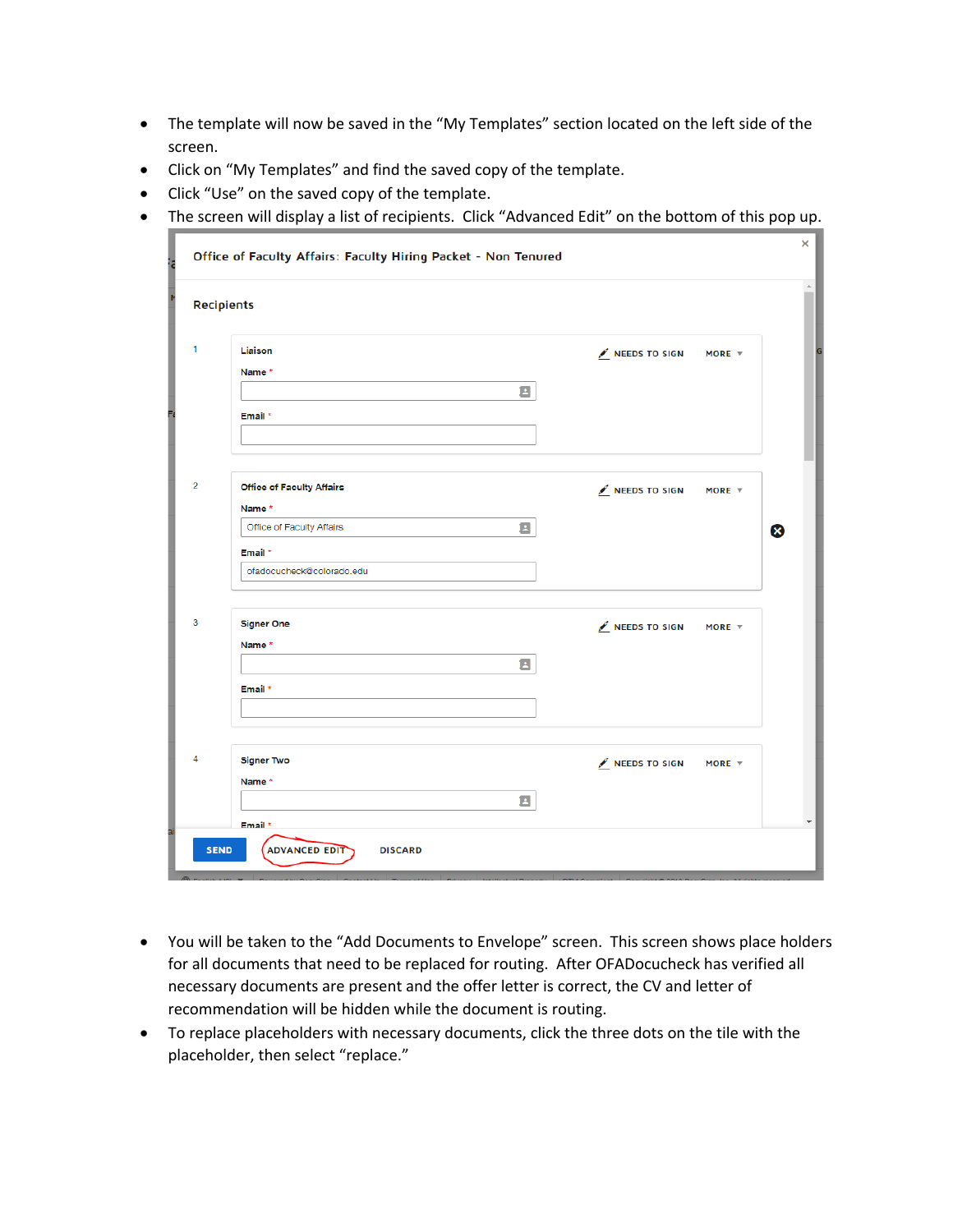## Add Documents to the Envelope

| Offer Letter<br>Placeholder<br>Offer Letter Placeholder<br>٠                                                 | University of Colorado Boulder<br>Michale S. Moses<br>Vice Provost and Associate Vice Chancellor for Faculty Affairs<br>353 Ragert Administrative Center<br>University of Colorado, Boulder, CO 80309-0349<br>(303) 492-5481   email: facultyaffairs@colorado.edu<br>Dear Colleggue.<br>Congratulations on receiving this faculty job offer! We are thrilled that you are considering joining our<br>faculty community. Please know that we are eager to welcome you into our community of scholar-teachers<br>and creative artists. I believe you will find, as I have, that the campus--offering a cultural and intellectual<br>complement to our stumming natural setting- provides a stimulating and challenging environment in which<br>you would prosper professionally and personally. The Office of Faculty Affairs at CU Boulder is here to<br>support you in your work as an instructor. In what follows, I share links to some campus resources that you<br>may find useful. I know that you are making a significant decision for your life and for your caneer, so<br>please do not hesitate to contact us with any questions.<br>Missing<br>The mission of the University Colorado system, and especially that of the Boulder campus, is to be a<br>premier comprehensive, public research university that educates otherro and leaders and creates culting.<br>edge knowledge and art, in a spirit of mazily, chemity, and inclusive excellence. Our campus recently<br>renewed its strong commitment to the democratic and clvic purposes of higher education.<br>Benefits<br>CU's Employee Services manages benefits and procyl programs. Boulder campus Harnan Resources also<br>provides information and services for all employees.<br>Faculty Mantoning and Davelopment<br>The Boulder campus Office of Faculty Affairs places a priority on supporting its faculty, and provides a<br>veriety of faculty development and support pregnants. In addition to a New Faculty Orientation day for new<br>full-time instructions, held each Banuel, the Office of Ears its Affairs hours a hour Earchy Santes of excells.<br><b>Welcome Letter</b> | Office of Faculty Affairs<br>New Faculty Required Document<br><b><i>ANTESTY OF COLORADO BOILBER</i></b><br>Dear Candidate<br>Congratulations on your new appointment with the University of Colorado Boulder.<br>This page is the final page of your offer letter. The information requested here is<br>required for your offer letter acceptance to be complete.<br>Providing the last four digits of your social security number is a necessary part of your<br>acceptance. In order to protect your nocial security number squiret unauthorized use.<br>this information is requested on a separate page so that it may be excluded prior to<br>routing copies to units other than those responsible for the preliminary processing of<br>your acceptance.<br>Note: if you are not accepting this offer, this information is not necessary.<br>Name of Candidate:<br>Hiring Department:<br>"Last four digits of your Social Security Number:<br>"Please list "no SSN" for international faculty that do not yet have a social<br><b>Faculty Required Document</b><br>٠ | University of Colorado<br>busted between the hard three Cohannel Medical Company<br>If you are not a citizen of the United<br><b>Faculty Pledge</b><br>Elates and are appointed on a<br>temporary basis, you are no<br>exercise this option, please print<br>REQUIRED BY C.R.S. 22-61-104<br>your name on the line below in this<br>I sciennik pledge that I will uphold the Constitution of the United States and the<br>Constitution of the State of Colorado, and I will faitfully perform the duties of the position upon<br>which I am about to enter<br>Signature<br>Name Printed<br><b>Faculty Pledge</b> |
|--------------------------------------------------------------------------------------------------------------|--------------------------------------------------------------------------------------------------------------------------------------------------------------------------------------------------------------------------------------------------------------------------------------------------------------------------------------------------------------------------------------------------------------------------------------------------------------------------------------------------------------------------------------------------------------------------------------------------------------------------------------------------------------------------------------------------------------------------------------------------------------------------------------------------------------------------------------------------------------------------------------------------------------------------------------------------------------------------------------------------------------------------------------------------------------------------------------------------------------------------------------------------------------------------------------------------------------------------------------------------------------------------------------------------------------------------------------------------------------------------------------------------------------------------------------------------------------------------------------------------------------------------------------------------------------------------------------------------------------------------------------------------------------------------------------------------------------------------------------------------------------------------------------------------------------------------------------------------------------------------------------------------------------------------------------------------------------------------------------------------------------------------------------------------------------------------------------------------------------------------------------------------------------------|---------------------------------------------------------------------------------------------------------------------------------------------------------------------------------------------------------------------------------------------------------------------------------------------------------------------------------------------------------------------------------------------------------------------------------------------------------------------------------------------------------------------------------------------------------------------------------------------------------------------------------------------------------------------------------------------------------------------------------------------------------------------------------------------------------------------------------------------------------------------------------------------------------------------------------------------------------------------------------------------------------------------------------------------------------------------------|------------------------------------------------------------------------------------------------------------------------------------------------------------------------------------------------------------------------------------------------------------------------------------------------------------------------------------------------------------------------------------------------------------------------------------------------------------------------------------------------------------------------------------------------------------------------------------------------------------------|
| 1 page<br>Replace<br>Download Document<br>Rename Document<br>Delete Document<br>View Document<br>Placeholder | 1 page<br>Letter of<br>Recommendation                                                                                                                                                                                                                                                                                                                                                                                                                                                                                                                                                                                                                                                                                                                                                                                                                                                                                                                                                                                                                                                                                                                                                                                                                                                                                                                                                                                                                                                                                                                                                                                                                                                                                                                                                                                                                                                                                                                                                                                                                                                                                                                              | 1 page<br>$\sim$<br><b>UPLOAD</b>                                                                                                                                                                                                                                                                                                                                                                                                                                                                                                                                                                                                                                                                                                                                                                                                                                                                                                                                                                                                                                         | 1 page                                                                                                                                                                                                                                                                                                                                                                                                                                                                                                                                                                                                           |

- Select the document to replace the placeholder.
- Complete this process for each of the placeholder documents. The faculty pledge and SSN form have been encoded for the candidate to fill in the correct information based on the responses. Do not replace or change the faculty pledge or SSN page.
- Please ensure the offer letter and employment agreement (if needed) are combined into one document. This combined document will be uploaded as the offer letter.
- After the offer letter has been uploaded, the email subject will auto populate to include the name of the offer letter document.
- After all documents have been added, scroll down to "Add Recipients to the Envelope."<br>Add Recipients to the Envelope

|   | Liaison                          | $\mathscr N$ NEEDS TO SIGN $\nabla$<br>MORE $\Psi$              |
|---|----------------------------------|-----------------------------------------------------------------|
|   | Name*                            |                                                                 |
| B | Ξ                                |                                                                 |
|   | Email *                          |                                                                 |
|   |                                  |                                                                 |
|   |                                  |                                                                 |
|   | <b>Office of Faculty Affairs</b> | $\ell$ NEEDS TO SIGN $\sqrt{ }$<br>MORE $\overline{\mathbf{v}}$ |
|   | Name*                            |                                                                 |
| B | Ξ<br>Office of Faculty Affairs   |                                                                 |
|   | Email*                           |                                                                 |
|   | ofadocucheck@colorado.edu        |                                                                 |
|   |                                  |                                                                 |
|   | <b>Signer One</b>                | $\ell$ NEEDS TO SIGN $\sqrt{ }$<br>MORE $\overline{v}$          |
|   | Name <sup>*</sup>                |                                                                 |
| B | Ξ                                |                                                                 |
|   | Email *                          |                                                                 |
|   |                                  |                                                                 |
|   |                                  |                                                                 |
|   | <b>Signer Two</b>                | $\mathscr N$ NEEDS TO SIGN $\pi$<br>MORE $\overline{v}$         |
|   |                                  |                                                                 |

• Add the liaison information. It will first route to the liaison to add candidate information to the ssn form.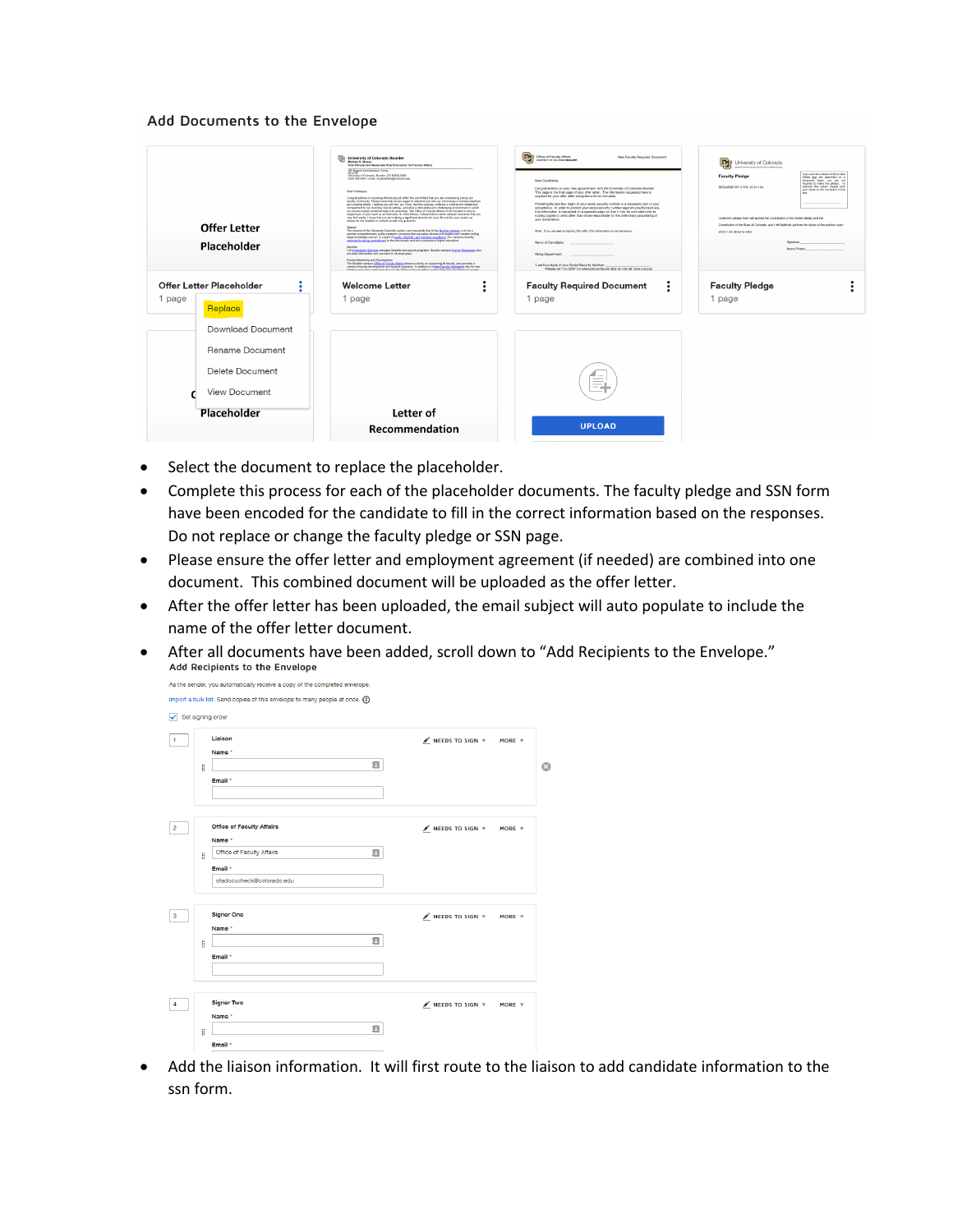- The second recipient defaults to OFADocucheck. OFADocucheck will check that the offer letter has any required edits, as well as verify all other necessary documents are present. If the incorrect letter has been uploaded or any of the backup documents are missing from the packet, OFADocucheck will decline to sign and the hiring packet will need to be re-routed with the correct letter and all necessary documents.
- Add signers in the order that they will be signing the offer letter.
- Remove any signers that are not needed. Place the cursor on the signer box, an x will appear to the right of the box, click the x to remove any additional signers that are not needed.

|       | <b>Signer Five</b> | $\angle$ NEEDS TO SIGN $\overline{v}$ MORE $\overline{v}$ |  |
|-------|--------------------|-----------------------------------------------------------|--|
| m<br> | Name *             |                                                           |  |
|       | Email *            |                                                           |  |
|       |                    |                                                           |  |

- The Vice Provost and Associate Vice Chancellor for Faculty Affairs is built into the signing order, to sign immediately before the candidate. If the Vice Provost and Associate Vice Chancellor signs multiple documents in the same packet (i.e. the offer letter and system agreement) OFADocucheck should have an initial box for each signature. The first initial box is built in, but additional may need to be added to account for each VPAVC signature.
- Click "Add Recipient" if there is a need for more signatures, or to add someone to receive a completed copy.
- After the signers and recipients have been added, scroll down to "Message to All Recipients"

| Message to All Recipients                                                                       | Advanced Options   Edit                                                                                 |
|-------------------------------------------------------------------------------------------------|---------------------------------------------------------------------------------------------------------|
| Custom email and language for each recipient                                                    | • Recipients can change signing responsibility<br>• Recipients must be signers to view signed documents |
| Email Subject *                                                                                 | • Recipients can edit                                                                                   |
| Please DocuSign: Faculty Welcome Letter, Offer Letter Placeholder, New Faculty Required Documen | • Incomplete envelopes expire 30 days after send date                                                   |
| Characters remaining: 2                                                                         | • Recipients are warned 5 day(s) before request expires                                                 |
| <b>Email Message</b>                                                                            |                                                                                                         |
| <b>Enter Message</b>                                                                            |                                                                                                         |
| Characters remaining: 10000                                                                     |                                                                                                         |
|                                                                                                 |                                                                                                         |

- You can either choose to send a custom email to each recipient, or one email to all recipients. Do this by either checking or unchecking the "Custom email and language for each recipient" box.
- Add any message in the "Email Message" box you would like to have shown while the offer letter is routing for signatures.
- Change the email subject line to whatever you would like, but DO NOT change [[Candidate UserName] This will auto populate the candidate's name.
- Click "Next" on the bottom right of the screen.